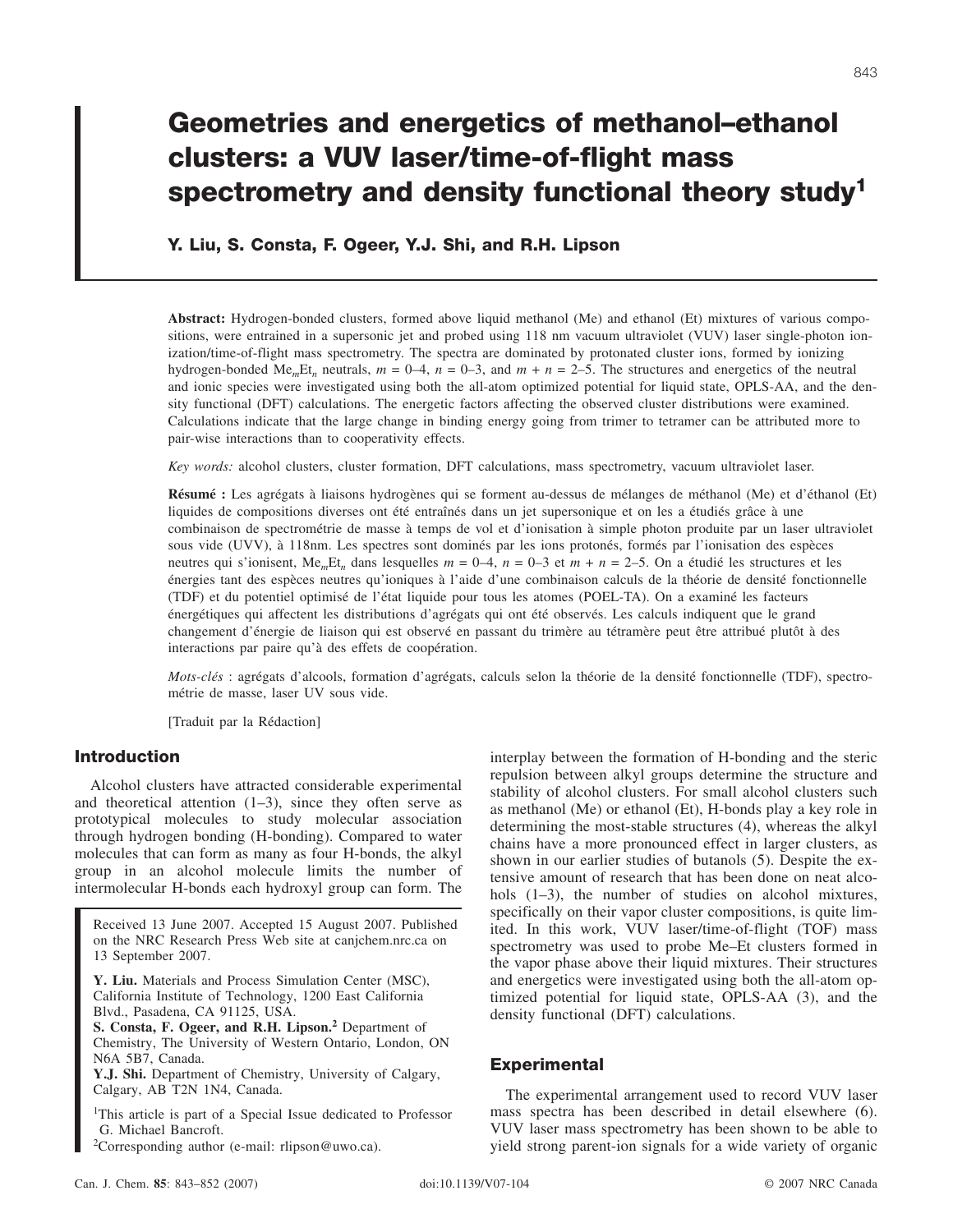

**Fig. 1.** A plot of the total vapor pressure of methanol–ethanol mixtures as a function of the mole fraction of ethanol  $(X_{\text{Et}})$ . The insert shows the deviation between the experimentally determined vapor pressures and those calculated using Raoult's Law.

molecules having different functional groups (7). In this work, ~10 mL of Me:Et liquids with different volume ratios ranging from 10%:90% to 90%:10% was placed in a stainless steel vial. After the vapor–liquid equilibrium was achieved,  $\sim$ 1 atm (1 atm = 101.325 kPa) of He carrier gas was passed through the liquid mixtures. The alcohol vapor entrained in the carrier gas was subsequently expanded as a supersonic jet into the ionization region of the mass spectrometer. As shown in Fig. 1, experimentally measured Me:Et vapor pressures as a function of the mole fraction of Et  $(8)$ ,  $X_{\text{Et}}$ , are very close to those predicted by Raoult's Law. The negative deviations from Raoult's law (the insert in Fig. 1), while expected for alcohol systems capable of hydrogen-bonding, are at most only ~0.5% of the total vapor pressure at  $X_{\text{Et}} \approx 0.6$ . Thus, it was felt that Raoult's Law could be reliably used to predict the vapor-phase compositions.

The jet was ionized by 118.2 nm VUV light generated by non-resonant third harmonic generation in a phase-matched Xe/Ar gas cell. The positively charged ions were extracted and dispersed in a linear time-of-flight mass spectrometer  $(m/\Delta m \approx 500)$ . The ions were detected at the end of the 1 m flight tube by a microchannel plate (MCP) to produce a mass spectrum of *m*/*z* vs. ion intensity.

#### **Experimental results**

Typical TOF mass spectra of the Me:Et mixtures are shown in Fig. 2. Many more peaks are found in the region  $m/z > 46$  (Et monomer) than in the spectra obtained using pure Me or pure Et (4). Peak assignments are listed in Table 1. The main observation is the presence of heterogeneous cluster ions formed from Me and Et, which can be represented by a general formula  $HMeEt_n^+$  or  $(m, n)$  where  $m, n = 1-4$ , and  $m + n \leq 5$ . The homogenous Me and Et cluster ions are also present, and fit the general formula when either *m* or *n* is set to 0. The fragment ion at  $m/z = 77$  is attributed to methyl loss from ethanol dimer to produce  $[CH_2=OH^+ \cdots HOC_2H_5]^+$ . Most of the peaks have shoulders to slightly higher *m*/*z*, which are attributed to metastable decomposition leading to daughter fragment-ion formation inside the drift tube of the mass spectrometer.

The most-striking feature for all the TOF mass spectra of the Me:Et mixtures studied in this work is that the strongest features belong to the trimer ions of the protonated cluster. This agrees with the results obtained using neat alcohol vapors (4). The strongest peak centered at *m*/*z* = 139 in the sample with 10% Me can be assigned to  $Et<sub>3</sub>H<sup>+</sup>$  clusters. In the sample with 50% Me, the dominant features at  $m/z = 97$ and 111, correspond to  $Me<sub>3</sub>H<sup>+</sup>$  and  $Me<sub>2</sub>EtH<sup>+</sup>$  clusters, respectively. In the sample with 90% Me, the mass spectrum is dominated by the peak at  $m/z = 97$ , corresponding to Me<sub>3</sub>H<sup>+</sup>. It is interesting to note that the TOF mass spectrum of the 90% Et: 10% Me binary mixture exhibits more heterogeneous cluster ions than that of the 10% Et: 90% Me mixture, which suggests that Me has a higher tendency to selfassociate in the gas-phase than Et.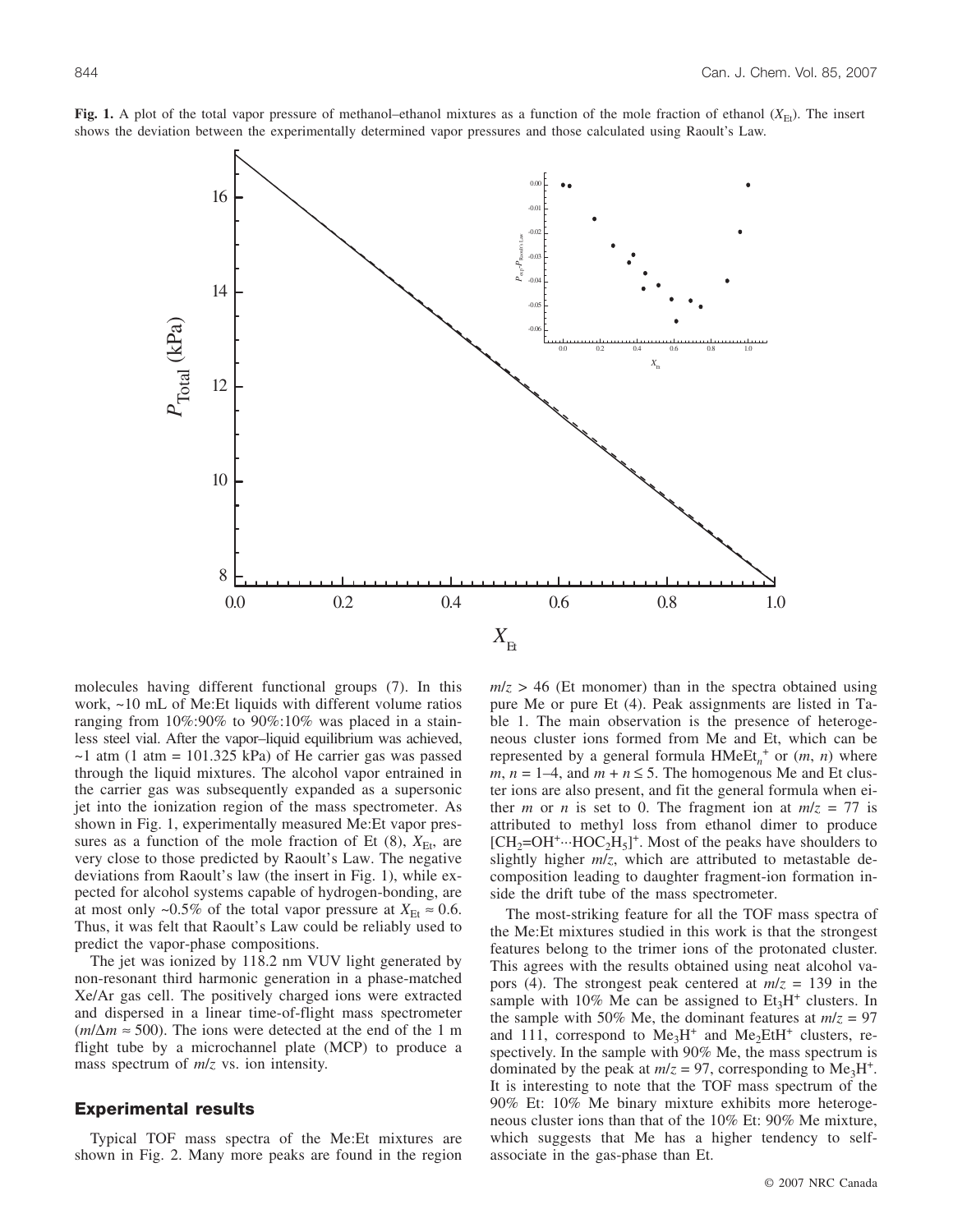**Fig. 2.** VUV laser mass spectra of methanol (Me) – ethanol (Et) vapor mixtures found in equilibrium with Me–Et liquid mixtures having volume ratios of (*a*) 10:90, (*b*) 50:50, and (*c*) 90:10. Raoult Law predicts the gas-phase molar percentage ratios to be approximately (*a*) 19:81, (*b*) 70:30, and (*c*) 95:5. The numbers in brackets are  $(m, n)$  values corresponding to the most abundant Me<sub>m</sub>Et<sub>n</sub>H<sup>+</sup> as described in the text.



Previous studies have shown that VUV ionization of neat Me and Et clusters yields a protonated species by the following reaction (9):

[1] 
$$
R_n \xrightarrow{hv} R_{n-1}H^+ + RO^- \text{ or } RO^+ + e^-
$$

where R denotes the alkyl chain. Similar reactions are assumed to hold for the mixed cluster as well:

[2] 
$$
Me_mEt_n \xrightarrow{hv} Me_{m-1}Et_nH^+ + MeO^+ + e^-
$$
  
\n $Me_mEt_n \xrightarrow{hv} Me_{m-1}Et_nH^+ + EtO^+ + e^-$ 

Equations [1] and [2] suggest that the probability of protonated  $(N - 1)$ -mer formation can be correlated to the abundance of the neutral *N*-mer. Such a correlation would be invalid for van der Waals clusters because, upon ionization, they lose monomer units uncontrollably by evaporation (10). Neutral alcohol clusters, however, differ in that hydrogenbonding is ≥10 times stronger than van der Waals interactions. An ionized alcohol cluster can be viewed as a solvated proton surrounded by monomer units (11). Thus, the combination of evaporative cooling due to the loss of one ligand (eqs. [1] and [2]) and solvated proton–ligand polarization makes further ligand loss difficult. Although this effect will become less important with increasing neutral-cluster size, the ion intensities recorded by VUV laser/mass spectrometry should qualitatively correlate with the neutral-cluster distribution in the supersonic expansion. Moreover, our work on neat methanol (4), ethanol (4), and butanol (5) vapors showed that the cluster distributions are relatively unaffected by changes in the stagnation pressure of the carrier gas used to form the supersonic expansion. This observation is supported by the work of Jackson and co-workers (12) who obtained essentially identical neat-alcohol mass spectra to ours but using very different stagnation pressures. Together, the experimental results suggest that neutral tetramers are the most-abundant clusters prior to ionization.

These neat-alcohol cluster distributions were simulated previously using a Grand Canonical Monte Carlo scheme (4, 5), which established that the dominance of the tetramer could only be understood if the vapor introduced by this experimental method was supersaturated. While the exact level of supersaturation has not been established quantitatively in this work, the design of experimental arrangement used to deliver the gas into the system made such a scenario a distinct possibility.

# **Theoretical calculations**

Density functional (DFT) calculations were carried out using GAUSSIAN-98 program (13). The hybrid density functional B3LYP (14) was used, since it has been shown to provide reliable results for hydrogen-bonded systems, including neat-alcohol clusters (15, 16). Since an accurate de-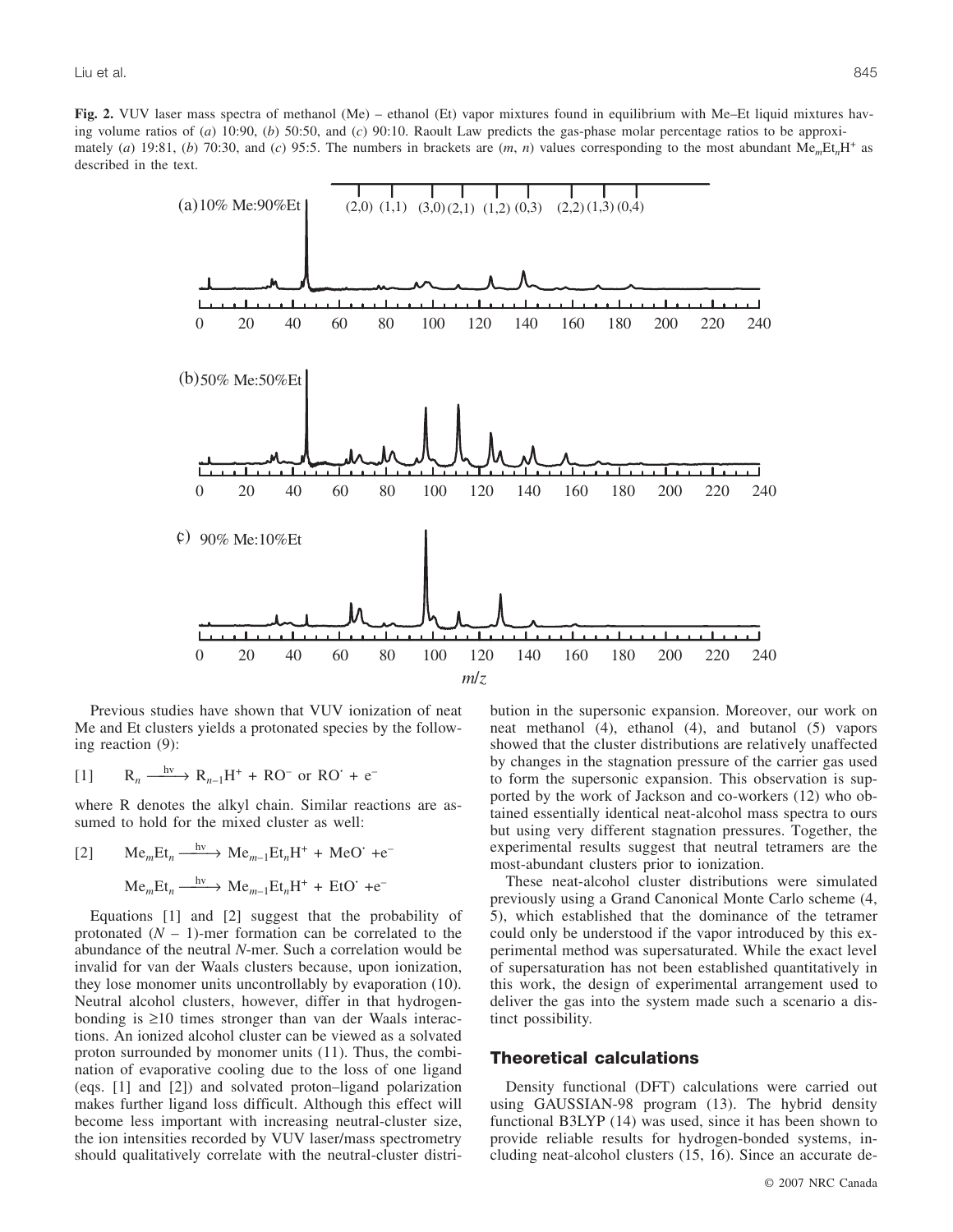|     | Assignment             |        |  |  |  |
|-----|------------------------|--------|--|--|--|
| m/z | $HMemEtn+$             | (m, n) |  |  |  |
| 33  | $HMe+$                 | (1, 0) |  |  |  |
| 47  | $HEt^+$                | (0, 1) |  |  |  |
| 65  | $HMe2+$                | (2, 0) |  |  |  |
| 79  | HMeEt <sup>+</sup>     | (1, 1) |  |  |  |
| 93  | $HEt2+$                | (0, 2) |  |  |  |
| 97  | $HMe3+$                | (3, 0) |  |  |  |
| 111 | $HMe2Et+$              | (2, 1) |  |  |  |
| 125 | $HMeEt2+$              | (1, 2) |  |  |  |
| 129 | $HMe4+$                | (4, 0) |  |  |  |
| 139 | $HEt_3$ <sup>+</sup>   | (0, 3) |  |  |  |
| 143 | $HMe3Et+$              | (3, 1) |  |  |  |
| 157 | $HMe2Et2+$             | (2, 2) |  |  |  |
| 161 | $HMe5+$                | (5, 0) |  |  |  |
| 171 | $HMeEt3+$              | (1, 3) |  |  |  |
| 175 | $HMe4Et+$              | (4, 1) |  |  |  |
| 185 | $HEt_4$ <sup>+</sup>   | (0, 4) |  |  |  |
| 189 | $HMe3Et2+$             | (3, 2) |  |  |  |
| 203 | $HMe2Et3+$             | (2, 3) |  |  |  |
| 217 | $HMeEt4+$              | (1, 4) |  |  |  |
| 231 | $HEt_{5}$ <sup>+</sup> | (0, 5) |  |  |  |

**Table 1.** Cluster ion *m*/*z* assignments observed in 118 nm VUV laser/TOF mass spectra.

scription of H-bonds requires a highly flexible basis set, the 6–311++G(d, p) basis set was used for geometry optimization, followed by single-point energy (SPE) calculations using a larger basis set, 6–311++G(3df, 2p). The energies were corrected for zero-point energy (ZPE) and basis-set superposition error (BSSE) (17). Geometry optimizations were also done using the OPLS-AA force field. Comparison with the DFT results can provide an evaluation of the empirical potentials used in the OPLS-AA force field.

# (a) Structures of Me<sub>*m*</sub>Et<sub>*n*</sub> ( $m = 0-4$ ,  $n = 0-4$ ,  $m + n = 0$ **2–5) isomers**

Alcohol clusters exhibit structural isomerism. For example, the ethanol monomer has a trans (t) and a gauche (g) conformation in which the trans isomer is slightly more stable than the gauche. Global minima on the potential energy surface (PES) for the structural isomers were found by first performing Molecular Dynamics (MD) simulations in a NVT ensemble at *T* = 100 K using the OPLS-AA force field. Several tens of local minima on the PES were then selected as the initial conformations for geometry optimizations using the OPLS-AA force field. The structures obtained were further optimized by DFT/B3LYP calculations. The optimized structures among the most-stable isomers are shown in Figs. 3*a*–3*d*. Except for the dimers, which form open structures, the most-stable structures for the trimers through to the pentamers are monocyclic rings in which each molecule has two H-bonds. The oxygen atoms in these structures act as both a proton donor and an acceptor. The number of H-bonds is a maximum in the cyclic trimer, which agrees reasonably with intuition. However, cyclic tetramers and pentamers in fact do not have the maximum number of Hbonds possible. For example, the monocyclic pentamer is more stable than the branched cyclic species even though one molecule in the branched cyclic structure has three Hbonds. It should be appreciated that another common feature of the monocyclic structures is that the alkyl groups are arranged to minimize steric hindrance. A similar behavior is found for water clusters (18).

Figures 4*a*–4*d* show the dependences of the nearestneighbour O–O separations, the H-bonded O–H bond lengths, the covalent O–H bond lengths, and the OHO angles on cluster size. These values were calculated by taking averages over various mixture clusters. As the cluster size increases, the O–O distance  $(r_{O-O})$  and the H-bond length  $(r_{O-H})$  decrease, while the covalent O–H bond lengths  $(r'_{O-H})$ increase slightly. These trends indicate that the monocyclic structures contract because of H-bond shortening as the cluster becomes larger. This structure change implies that Hbonding becomes stronger with the increasing cluster size, which is consistent with the trends of the average binding energies per molecule (see later). On the other hand, the O– O repulsions do not favor the contractions energetically. The interplay between H-bonding and O–O repulsion results in the tetramers and the pentamers having comparable  $\langle E_h \rangle$ and  $\langle r_{O-O} \rangle$ . A similar trend was also found in our previous studies of the *n*-butanol and *iso*-butanol isomers, but not for *sec*-butanol and *tert*-butanol (5). Since the *sec*-butanol and *tert*-butanol have short and bulky alkyl chains, steric repulsion makes the O–O separations larger in the pentamers than in the tetramers. The structural changes in small alcohol clusters resemble those of water including a systematic contraction of the nearest-neighbour O–O separation with increasing cluster size, and a red shift of the H-bonded OH stretch frequency (19, 20).

The proton positions were located in this work by measuring the average OHO angle (Fig. 4*d*). In the dimers, the protons lay approximately along the O–O axes to form linear H-bonds. The trimer protons are so close in this cluster that repulsion forces them outward to off-axis positions. The deviations from the O–O axes reduce quickly however with the increasing cluster size, which is indicated by an increasing OHO angle going from the trimer to the pentamer. In the pentamer, the OHO angles are essentially restored to the values found for the dimer. This implies that in the pentamer, the proton–proton separations are sufficiently large that the repulsion between them has become negligible. Extrapolation of these trends suggests that even larger monocyclic structures should have very similar bond distances and average binding energies per molecule. Of course, it may be that these larger clusters would rather adopt more compact shapes, for example, bicyclic or cage-like structures.

Lastly, the cluster structures obtained from the OPLS-AA and the DFT calculations were compared. The OPLS-AA model underestimates cluster covalent O–H bond lengths by at least 0.01 although the trend is similar to that calculated by DFT (Fig. 4*c*). The OPLS-AA also underestimates the Hbond length and the nearest-neighbour O–O distance for the dimer. These deviations correlate with the overestimated OPLS-AA binding energies. Yet, except for the deviations mentioned earlier, the OPLS-AA model predicts the microscopic cluster structures almost as well as DFT.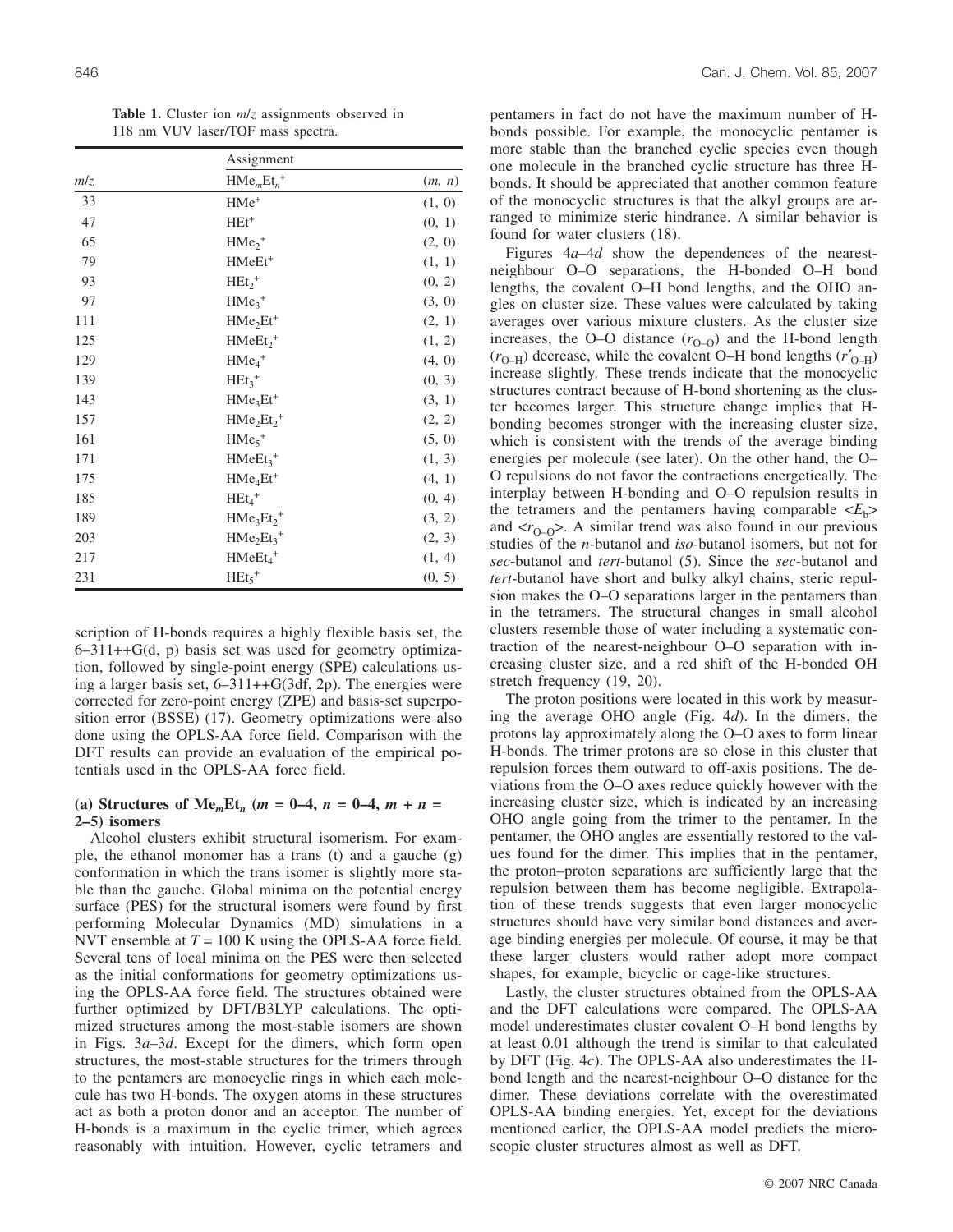

#### **(b) Structures of protonated clusters**

As noted earlier, the protonated trimer ions are the most dominant cluster ions detected by VUV laser mass spectrometry. The optimized structures for  $Me<sub>3</sub>H<sup>+</sup>$ ,  $Et<sub>3</sub>H<sup>+</sup>$ , and Me2EtH+, respectively, are shown in Figs. 5*a*–5*d*. Unlike the neutral clusters, the protonated trimers form open structures that maximize the alkyl group separations and minimize proton–proton repulsions. The H-bonds are noticeably shorter than those in the neutral clusters, and the covalent O–H bonds are slightly stretched. As a result, the nearestneighbour O–O distances are also contracted in the protonated clusters relative to their neutral counterparts.

# **Energetics of Me**<sub>*m*</sub>**Et**<sub>*n*</sub> ( $m = 0-4$ ,  $n = 0-4$ ,  $m + n = 2-5$ ) **isomers**

The binding energy of a cluster,  $E'_{b}$ , is defined as the difference between the total energy of the cluster and those of its isolated components:

# $E'_{\text{b}}[\text{Me}_{m}\text{Et}_{n}] = E_{\text{tot}}[\text{Me}_{m}\text{Et}_{n}] - mE_{\text{tot}}[\text{Me}]$  $- nE_{\text{tot}}[Et]$

where  $E_{\text{tot}}[\text{Me}_m\text{Et}_n]$ ,  $E_{\text{tot}}[\text{Me}]$ , and  $E_{\text{tot}}[\text{Et}]$  are the total energies of the mixed cluster, methanol monomer, and ethanol monomer, respectively. The binding energy per molecule can be calculated from  $E_b[N_{(m+n)}] = E'_b[Me_mEt_n]/(m+n)$ . For monocyclic clusters that have the same number of molecules and H-bonds (other than dimer),  $E_b[N_{(m+n)}]$  represents the strength of a H-bond. The incremental binding energy is then defined as follows:

$$
[4] \qquad E_{\rm ib}[N_{(m+n)}] = E_{\rm b}[N_{(m+n)}] - E_{\rm b}[N_{(m+n-1)}]
$$

and is a measure of the change in the H-bond strength because of the addition of a monomer to the cluster.

The binding energy can be further understood in terms of many-body interactions. The binding energy of a Me*m*Et*<sup>n</sup>* binary cluster can be decomposed as follows (18):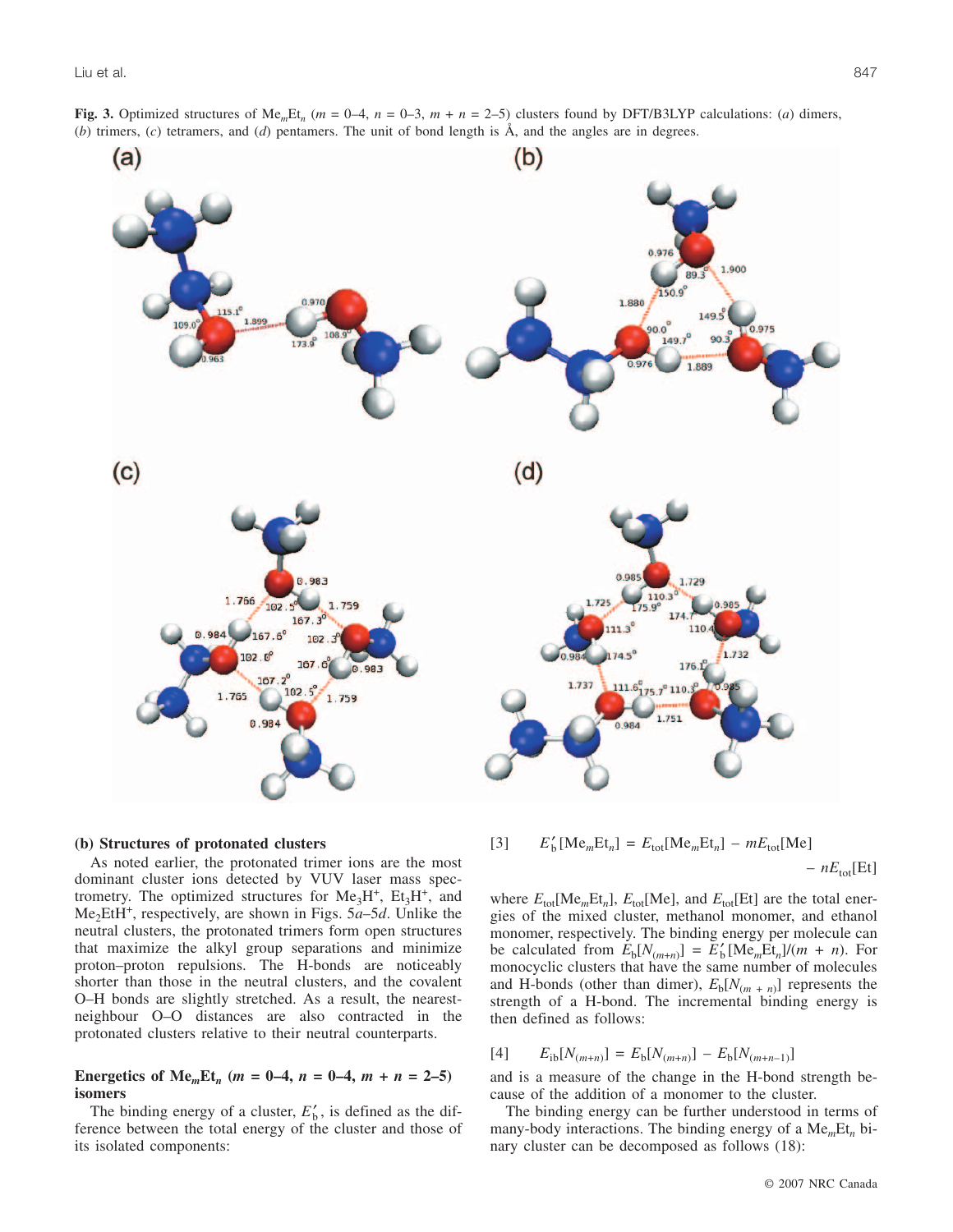

**Fig. 4.** (*a*) Average O–O distances, (*b*) average H-bond lengths, (*c*) average covalent O–H bond lengths, and (*d*) average OHO angles, as a function of cluster size calculated using the OPLS-AA model and by DFT.

$$
+\sum_{i=1}^{m+n-1} \sum_{j>1}^{m+n} \Delta^2 E(ij) + \sum_{i=1}^{m+n-2} \sum_{j>1}^{m+n-1} \sum_{k>j}^{m+n} \Delta^3 E(ijk)
$$
  
+
$$
\sum_{i=1}^{m+n-3} \sum_{j>1}^{m+n-2} \sum_{k>j}^{m+n-1} \sum_{l>k}^{m+n} \Delta^4 E(ijkl) + \cdots + \Delta^{m+n} E(m,n)
$$
  
where *E(i)*, *E(ii)*, *E(iik)*, and *E(iik)* are the total energies of

 $E(1)$ ,  $E(1)$ ,  $E(1)$ K), and  $E(1)$ KI) are the total energies the monomers, dimers, trimers, and tetramers within a given cluster, respectively.  $E_{tot}(Me)$  and  $E_{tot}(Et)$  are the total energies of an isolated methanol and ethanol molecule, respectively. The first three terms together are called the relaxation term, and it represents the energy required to change the geometry of the isolated monomers to that found in the cluster. The pair-wise two-body additive terms, three- and four-body non-additive terms are defined as (18):

[6] 
$$
\Delta^2 E(ij) = E(ij) - [E(i) + E(j)]
$$

[7] 
$$
\Delta^2 E(\text{ijk}) = E(\text{ijk}) - [E(\text{i}) + E(\text{j}) + E(\text{k})] - [\Delta^2 E(\text{ij}) + \Delta^2 E(\text{ik}) + \Delta^2 E(\text{jk})]
$$

[8] 
$$
\Delta^4 E(ijkl) = E(ijkl) - [E(i) + E(j) + E(k) + E(l)]
$$



The cooperativity is defined as the sum of all non-additive terms with orders higher than the two-body term. The resultant binding energies were computed for  $Me<sub>m</sub>Et<sub>n</sub>$  ( $m = 0-4$ ,  $n = 0-4$ ,  $m + n = 2-5$ ) isomers, and are listed in Table 2. Excellent agreement with the experimental values for pure methanol and ethanol dimers (21) were obtained when the binding energies were calculated after geometry optimizations that included corrections for ZPEs but not BSSE. Moreover, the calculated binding energy of methanol dimer differed by only 0.05 kcal/mol from the value obtained from MP2/VTZ(2df, 2p) and MP2/ESPB calculations (15). In general, the binding energies among various isomers are very similar, with energy variations typically <0.3 kcal/mol. The gauche mixed dimer was found to be slightly more stable than the trans species, while the opposite trend was observed for the mixed trimers.

The relative stability of the different clusters was determined by the energy calculations done using both the OPLS-AA and the DFT/B3LYP methods. Plots of the average binding energy/molecule, and the average incremental binding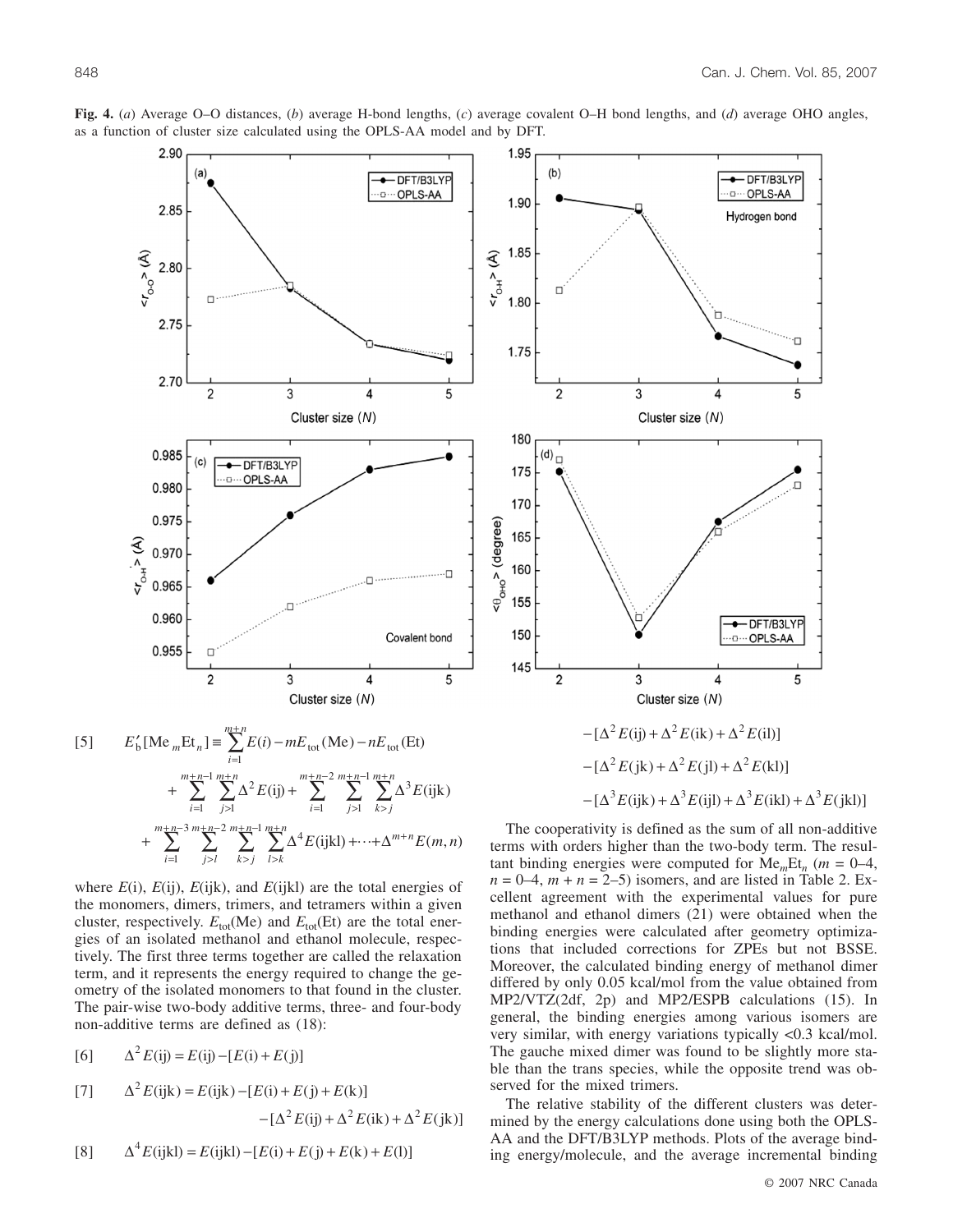

energy vs. cluster size are shown in Figs. 6*a* and 6*b*, respectively. The energies were averaged per cluster over the different isomers. The average incremental binding energy clearly maximizes at  $N_{(m+n)} = 4$ . Therefore, the large energy gain due to the formation of the tetramers should be associated with its abundance in the vapor, along with the supersaturation effect discussed before. A similar energy trend has been reported for neat methanol and water vapors (1, 2). It should be noted that methanol prefers to form larger clusters than water (1). This difference implies that entropy as well as energetics may also play a role in determining cluster-size distributions in alcohols.

The results obtained using the empirical force field were compared with those obtained by DFT. As shown in Fig. 6*b*, both the OPLS-AA and DFT calculations predict a similar trend in the size dependence of the incremental binding energy. Strikingly, the incremental binding energies for the tetramer obtained by the two different approaches agree remarkably well. As this value describes the relative stability of the trimers and tetramers, it is critical in understanding the exceptional stability of the tetramer. The OPLS-AA model generally overestimates the binding energy per molecule (Fig. 6*a*). The largest discrepancy is found for the dimer. This should translate into a large deviation of the computed dimer OH stretching modes from the experimental values (2). This disagreement, however, is not surprising because the OPLS-AA potential parameters were originally fitted to reproduce the properties of liquids. The origin of this error probably comes from an overestimation of the static dipole moment in the force field parameters (2). The OPLS-AA model describes the stability of large clusters better because, in the gas-phase, large clusters usually adopt cyclic structures, which closely resemble their liquid-phase counterparts. However, further comparisons with DFT show that the OPLS-AA model fails to predict the relative stabilities among the clusters of equal *N*, and the relative stability of the structural isomers associated with a given cluster composition. Here, the energy differences are generally very small, and this suggests therefore, that the OPLS-AA model is only qualitatively reliable for predicting the stability of clusters of different sizes. While the OPLS-AA model does describe the relative stability between trimers and tetramers well, significant differences between the calculated OPLS-AA and DFT energies exist. Careful tests should therefore be taken when using the OPLS-AA energies to describe the stability of the cluster.

#### **Discussion and conclusions**

VUV single-photon ionization and TOF mass spectrometry were used to detect gas-phase protonated methanol and ethanol cluster ions. Optimized structures for these neutral precursors have been calculated. Not surprisingly the moststable neutral mixed clusters are monocyclic, similar to that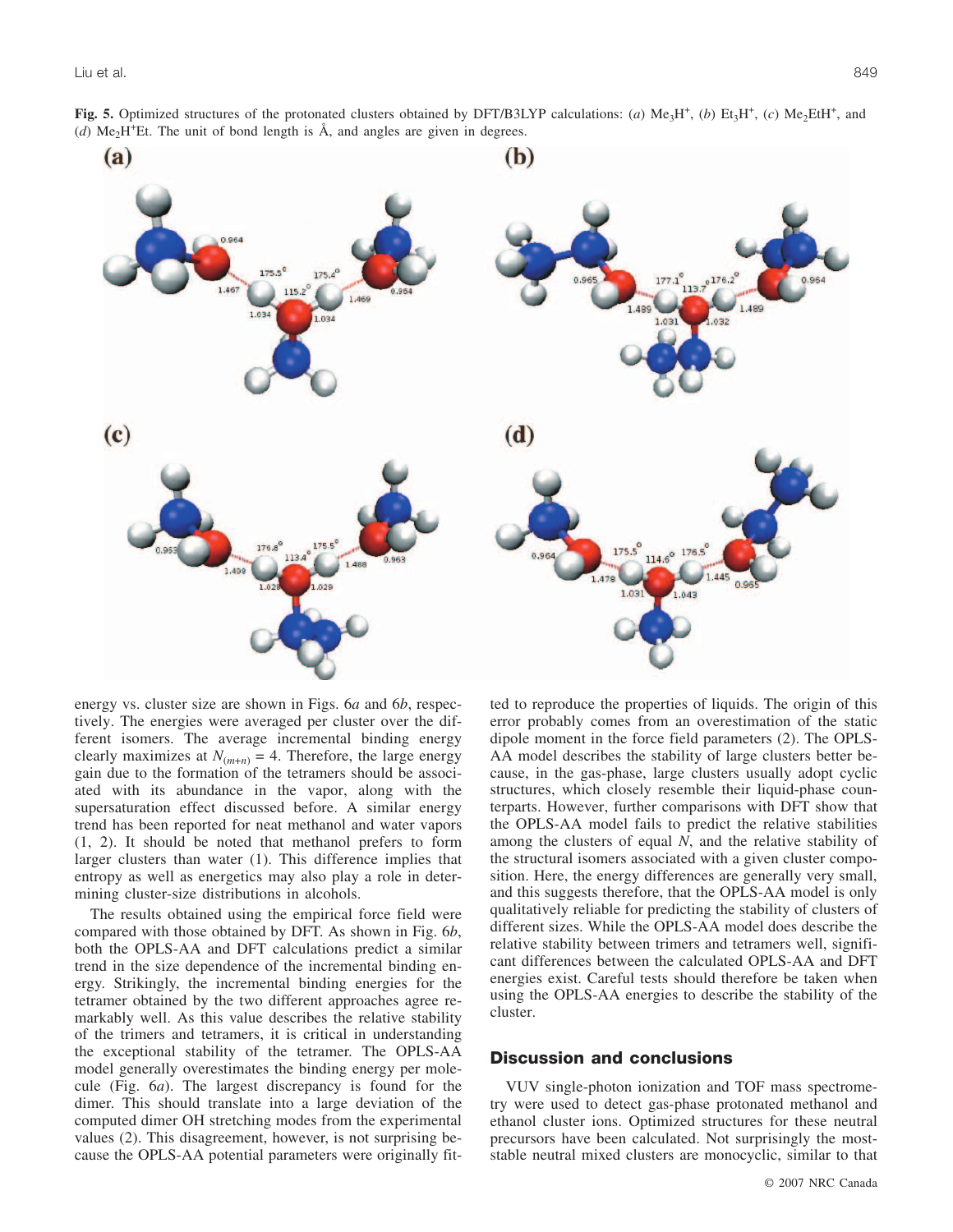Isomer  $E_{b1}^a$   $E_{b2}^b$  BSSE  $\overline{(MeOH)_2}$  *A*  $-5.83 (-4.45)$   $-4.93 (-3.55)^c$  0.24  $A_{tt}$  –5.61 (–4.31) –4.48 (–3.17)<sup>c</sup> 0.23 *B*<sub>tg</sub> –5.71 (–4.43) –4.60 (–3.33)<sup>c</sup> 0.24<br> *C*<sub>co</sub> –5.49 (–4.31) –4.41 (–3.23)<sup>c</sup> 0.25  $-5.49$  (-4.31)  $-4.41$  (-3.23)<sup>c</sup> 0.25 (MeOH)(EtOH) *A*<sub>t</sub> –5.81 (–4.40) –5.05 (–3.63) 0.26  $B_g$  –5.83 (–4.42) –5.15 (–3.74) 0.25  $C_t$  –5.65 (–4.35) –4.76 (–3.45) 0.25 (MeOH)(EtOH)2 *A*tt –16.60 (–13.27) –14.79 (–11.47) 0.78  $B_{\text{tt}}$  –16.53 (–13.29) –14.73 (–11.49) 0.87  $C_{\text{tg}}$  –16.40 (–13.12) –14.61 (–11.33) 0.78  $D_{\text{te}}$  –16.35 (–13.16) –14.64 (–11.46) 0.74 *E*gg –16.23 (–13.06) –14.51 (–11.34) 0.72  $F_{gg}$  –16.15 (–13.02) –14.34 (–11.22) 0.72 (MeOH)<sub>2</sub>(EtOH)  $A_t$  –16.86 (–13.47) –14.96 (–11.58) 0.77  $B_{\circ}$  –16.71 (–13.33) –14.85 (–11.45) 0.77  $C_{\rm g}$  –16.65 (–13.27) –14.69 (–11.31) 0.76 (MeOH)(EtOH)<sub>3</sub> *A*<sub>ttt</sub> –29.23 (–24.32) –26.27 (–21.36) 1.25 *B*<sub>tts</sub> –29.15 (–24.22) –26.15 (–21.22) 1.26 (MeOH)<sub>2</sub>(EtOH)<sub>2</sub> *A*<sub>tt</sub> –29.61 (–24.52) –26.54 (–21.45) 1.28  $B_{tt}$  –29.62 (–24.49) –26.54 (–21.41) 1.26 (MeOH)<sub>3</sub>(EtOH)  $A_t$  –29.97 (–24.82) –26.76 (–21.61) 1.29 (MeOH)<sub>2</sub>(EtOH)<sub>3</sub> *A*<sub>ttt</sub> –38.68 (–32.37) –32.64 (–26.33) 1.51 (MeOH)<sub>3</sub>(EtOH)<sub>2</sub> *A*<sub>tt</sub> –39.33 (–32.91) –33.13 (–26.71) 1.53 (MeOH)<sub>4</sub>(EtOH)  $A_t$  –39.76 (–33.21) –33.41 (–26.89) 1.54

**Table 2.** Binding energies of Me<sub>m</sub>Et<sub>n</sub> ( $m = 0-4$ ,  $n = 0-4$ ,  $m + n = 2-5$ ) isomers. The subscript t or g denotes an ethanol molecule with a trans or gauche conformation, respectively. The values in parentheses are the binding energies after ZPE correction. All energies are in units of kcal/mol.

*a* Binding energy calculated after geometry optimization using B3LYP/6–311++G(d, p).

*b* Binding energy calculated after geometry optimization using B3LYP/6–311++G(d, p) followed by a single point energy calculation using B3LYP/6-311++G(3df, 2p).

Experimental binding energies for pure methanol and ethanol dimers (23) lie between –3.20 to –3.50 kcal/mol, and –3.39 to –3.99 kcal/mol, respectively.

found for neat-alcohol clusters (4). These structures are also consistent with recent infrared studies that suggest that the OH groups of the monomers involved in neat methanol and ethanol clusters larger than the dimer are all involved in hydrogen bonding (22–24). The protonated trimer ions correspond to the most abundant species detected by VUV laser/time-of-flight mass spectrometry. The correlation shown in eq. [1] between a neutral *N*-mer and a protonated  $(N - 1)$ -mer ion suggests that the mixed alcohol tetramers are "magic" clusters. This conclusion holds for neat methanol and ethanol tetramers because these size clusters (with *S*<sup>4</sup> symmetry) are expected to exhibit a maximum hydrogenbonding cooperativity effect, and a minimum ring strain (1, 2).

The neutral mixed cluster binding energies were decomposed into the terms representing the many-body interactions (see eqs. [5–8]) to understand the size-dependence trend found here for the incremental binding energy. Table 3. shows the average binding energies and their components calculated by DFT (without ZPE corrections) for the alcohol clusters ranging from the dimer to the pentamer. It can be seen again that the difference in the binding energies for the *N*-mer and  $(N - 1)$ -mer maximizes for the tetramer. Further examination shows that the differences in the pair-wise additive contributions have the same trend as the binding-energy differences, whereas the differences in the non-additive contributions, often termed cooperativity effects, does not exhibit this trend. This observation suggests that the large change in energy going from the trimer to the tetramer is mainly due to pair-wise interactions rather than higher-order cooperativity effects; that is, the tetramer stability is mainly a balance between the energy gained through attractive Hbonding vs. the repulsion between the oxygen atoms within the cluster.

It is instructive to compare the relative contributions of the pair-wise additive and non-additive terms, rather than their absolute values. Table 4. lists the percentage contribution of the many-body terms to the binding energy, which were averaged over various alcohol clusters, along with the corresponding values for water clusters taken from ref. 18. It can be seen that the repulsive contribution due to the relaxation term becomes more pronounced going from the dimer to the pentamer. This indicates that for the larger clusters, the individual monomers deform considerably relative to their isolated conformations. These deformations include the stretching of the covalent O–H bonds (Fig. 4*c*). The additive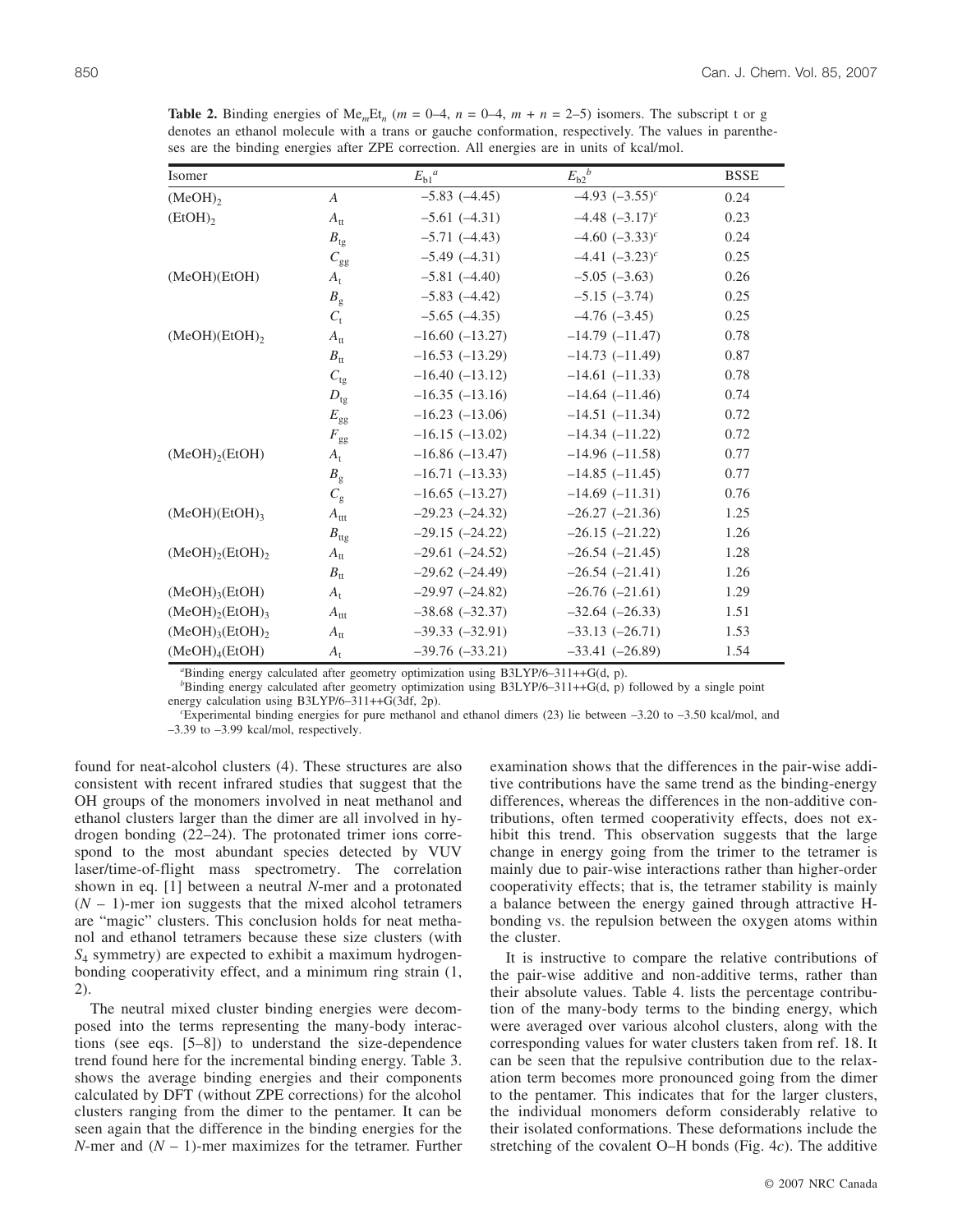**Table 3.** Average binding energies and their many-body components for  $Me_mEt_n$  ( $m = 0-4$ ,  $n = 0-4$ ,  $m + n = 2-5$ ) clusters (in kcal/mol). The binding energies  $E_{b2}$  correspond to those in Table 2 (without ZPE corrections).  $E_r$  is the relaxation term defined in eq. [5].  $\langle E \rangle^2 E$  are the *n*-body terms defined in eqs. [5–8].  $E_c$  corresponds to the non-additive terms.  $\langle E_{b2} \rangle^2 E^2 E^2$ , and  $E_c$  are the differences of average binding energies, two-body terms, and non-additive terms, respectively. The positive signs for the relaxation terms denote repulsive contributions to the energy.

| $m + n$        | $\langle E_{h2} \rangle$ | $E_r$ | $<\!\!\Delta^2E\!\!>$ | $<\!\!\Delta^3E\!\!>$ | $<\!\!\Delta^4E\!\!>$ | $<\!\!\Delta^5E\!\!>$ | $E_{\cdot}$ | $\Delta \leq E_{\rm b}$ | $\Delta < \Delta^2 E$ | $\Delta E$ |
|----------------|--------------------------|-------|-----------------------|-----------------------|-----------------------|-----------------------|-------------|-------------------------|-----------------------|------------|
| $\overline{2}$ | $-4.98$                  | 0.14  | $-5.12$               |                       |                       |                       |             | $-4.98$                 | $-5.12$               |            |
| $\mathfrak{Z}$ | $-14.69$                 | 0.56  | $-12.15$              | $-3.10$               |                       |                       | $-3.10$     | $-9.71$                 | $-7.03$               | $-3.10$    |
| $\overline{4}$ | $-26.45$                 | 1.43  | $-21.53$              | $-3.89$               | $-2.46$               |                       | $-6.53$     | $-11.76$                | $-9.38$               | $-3.25$    |
| 5              | $-33.06$                 | 2.44  | $-25.50$              | $-7.63$               | $-1.76$               | $-0.61$               | $-10.00$    | $-6.61$                 | $-3.97$               | $-3.65$    |

**Table 4.** Percentage contribution of many-body terms to the binding energy of  $\text{Me}_{m}Et_{n}$  ( $m = 0-4$ ,  $n = 0-4$ ,  $m + n = 2-5$ ) clusters. The notations have the same meanings as those in Table 3. The negative sign indicates that the relaxation term has a repulsive contribution. The values in parenthesis are the corresponding values for  $(H_2O)n$  ( $n = 2-5$ ) clusters, which are taken from ref. 19.

| $m + n$ | Theory level |                   | $\langle ^2E \rangle$ | $\langle \partial E \rangle$ | $\rm <$ $4E$ $>$                | $\langle ^5E>$           | Ľ,          |
|---------|--------------|-------------------|-----------------------|------------------------------|---------------------------------|--------------------------|-------------|
| 2       | B3LYP(MP2)   | $-2.8$ ( $-0.8$ ) | 102.8(100.8)          |                              | $\frac{1}{2}$                   | $\overline{\phantom{a}}$ |             |
|         | B3LYP(MP2)   | $-3.8$ $(-2.7)$   | 82.7(85.1)            | 21.1 (17.6)                  | $\overbrace{\qquad \qquad }^{}$ | $\hspace{0.05cm}$        | 21.1 (17.6) |
| 4       | B3LYP(MP2)   | $-5.4(-4.1)$      | 81.4 (76.3)           | 14.7(25.6)                   | 9.3(2.2)                        | $\overline{\phantom{m}}$ | 24.0 (27.8) |
|         | B3LYP(HF)    | $-7.4(-1.4)$      | 77.1 (78.9)           | 23.1(20.4)                   | 5.3(2.1)                        | 1.9(0.01)                | 30.2(22.51) |

**Fig. 6.** (*a*) Average binding energy per molecule,  $\lt E_b$  >, and (*b*) average incremental binding energy,  $\langle E_{\text{ib}} \rangle$ , as a function of cluster size obtained by DFT/B3LYP and OPLS-AA calculations.



contribution to the binding energy represented by the twobody term decreases, while the non-additive contribution increases with the increasing cluster size. The non-additive interactions (cooperativity) can contribute significantly (as high as  $20\% - 30\%$  in both the alcohol and the water clusters. The four- and five-body terms also provide nonnegligible contributions (7%–9%) in the alcohol clusters, whereas these contributions are less than 3% in the water clusters. In other words, the four- and five-body terms in the alcohol clusters contribute  $~30\%$  of the cooperativity effect in alcohol clusters. In the water clusters, however, the contributions from these high-order terms are less than 10%. This analysis shows that cooperativity effects in both alco-

hol and water clusters are significant. Nevertheless, the alcohol-cluster binding energies converge more slowly than those for water clusters. To capture the cooperativity effects in water clusters, it was deemed sufficient to consider terms up to and including three-body interactions to design a force field (18). The effect of even higher-order terms, such as the four-body interaction, must be included for alcohol clusters to obtain a similar accuracy.

It is well known that different levels of theory can have a considerable effect on the decomposition of the binding energy: second-order many-body perturbation (MP2) level that includes electron correlation generally will decrease the additive contribution relative to a Hartree–Fock (HF) calculation (18) but will increase the non-additive contribution. The DFT/B3LYP results here are considered to be comparable to those obtained by MP2.

As noted earlier, the open structure calculated for the mixed ionic trimers and shown in Fig. 5 can be viewed as a solvated proton. This behavior is also observed for the neat protonated dimers (25). The methanol protonated trimer in particular is a "magic" structure, as it can be regarded as a proton with a complete first-solvation shell (11, 26). Infrared spectroscopy reveals that the free and hydrogen-bonded OH stretching frequencies of the neat cluster ions blue-shift with increasing *N* (22, 24). The mixed protonated ions are expected to exhibit a similar spectroscopic signature.

# **Acknowledgements**

The authors acknowledge the financial support of the Natural Sciences and Engineering Research Council of Canada (NSERC) and Shared Hierarchical Academic Research Computing Network (SHARCNET) at UWO. One of us (S.C.) is grateful for funding through a Premier's Research Excellence Award.